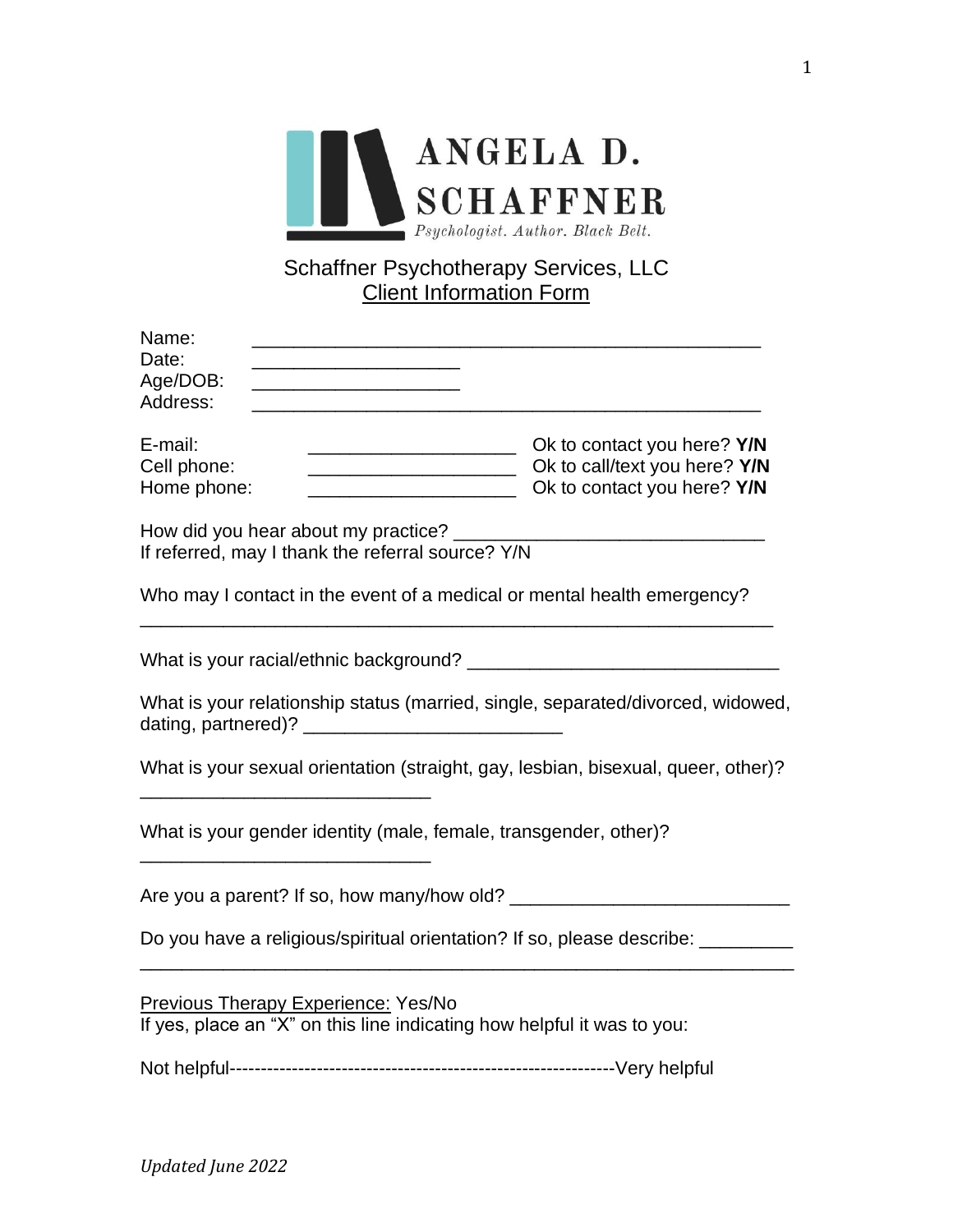Briefly state the top 3 reasons why you are seeking therapy at this time:

\_\_\_\_\_\_\_\_\_\_\_\_\_\_\_\_\_\_\_\_\_\_\_\_\_\_\_\_\_\_\_\_\_\_\_\_\_\_\_\_\_\_\_\_\_\_\_\_\_\_\_\_\_\_\_\_\_\_\_\_\_\_\_\_

| a friend, yoga, journaling, etc.)                                                                                                                                                              | Which emotional coping strategies work best for you? (e.g., distraction, talking to |
|------------------------------------------------------------------------------------------------------------------------------------------------------------------------------------------------|-------------------------------------------------------------------------------------|
| Are you currently having any suicidal thoughts? Y/N<br>Have you ever been suicidal in the past? Y/N<br>Have you ever attempted suicide? Y/N<br>Do you know anyone who has died by suicide? Y/N |                                                                                     |
| Do you take any medications? If so, please list type and dosage.                                                                                                                               |                                                                                     |
| Who is your primary care physician?<br>Date of last physical?<br>Who is your psychiatrist?<br>Date of last visit?                                                                              |                                                                                     |
| please describe.                                                                                                                                                                               | Have you ever experienced what you would consider a traumatic event? If so,         |

Did any of your primary caregivers have a problem with drugs/alcohol? **Y/N**

\_\_\_\_\_\_\_\_\_\_\_\_\_\_\_\_\_\_\_\_\_\_\_\_\_\_\_\_\_\_\_\_\_\_\_\_\_\_\_\_\_\_\_\_\_\_\_\_\_\_\_\_\_\_\_\_\_\_\_\_\_\_\_\_

\_\_\_\_\_\_\_\_\_\_\_\_\_\_\_\_\_\_\_\_\_\_\_\_\_\_\_\_\_\_\_\_\_\_\_\_\_\_\_\_\_\_\_\_\_\_\_\_\_\_\_\_\_\_\_\_\_\_\_\_\_\_\_\_

Anything else you'd like me to know? \_\_\_\_\_\_\_\_\_\_\_\_\_\_\_\_\_\_\_\_\_\_\_\_\_\_\_\_\_\_\_\_\_\_

about it.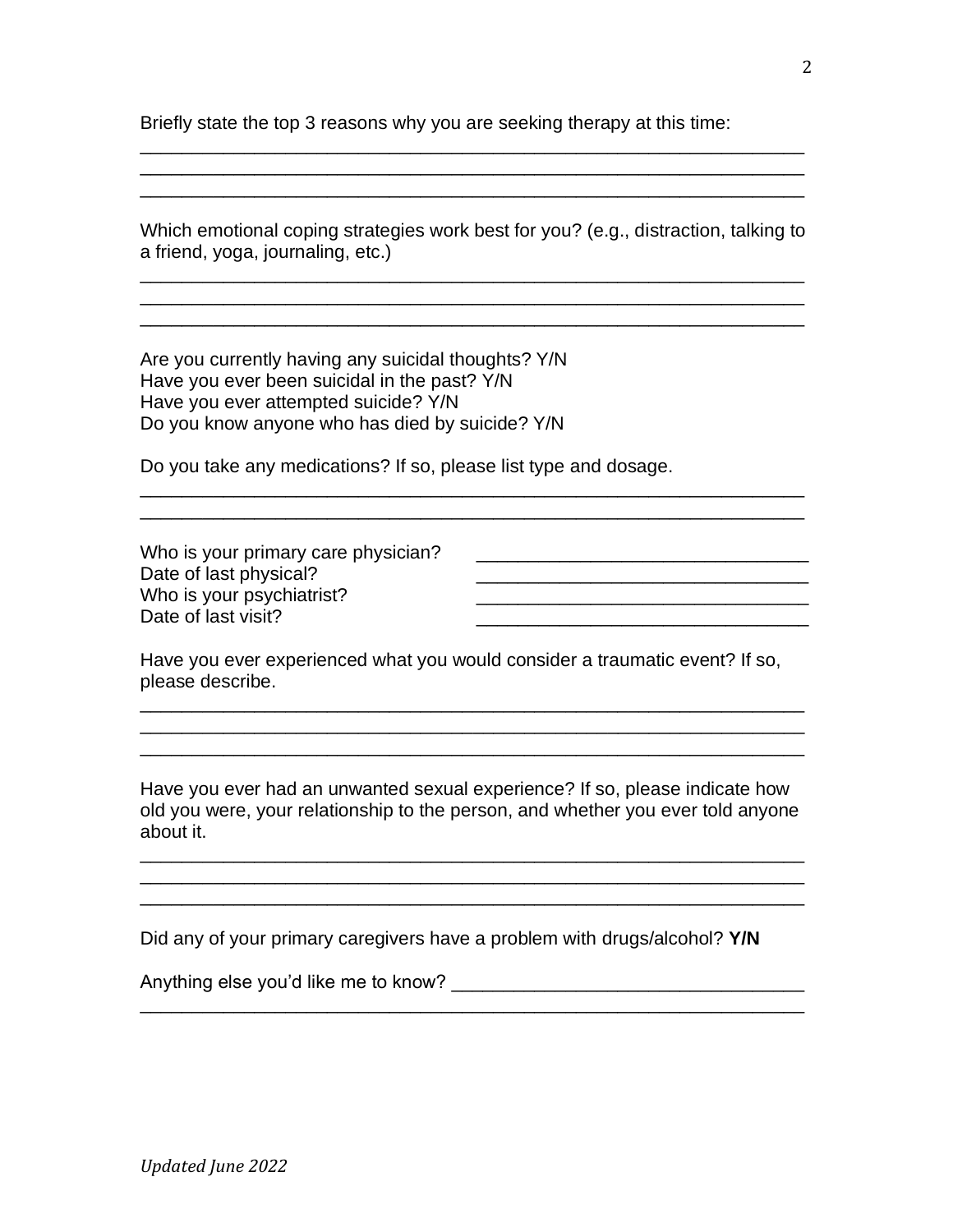# Schaffner Psychotherapy Services, LLC Fees & Payment Form

I authorize **Schaffner Psychotherapy Services, LLC**, to charge my credit/debit card for each scheduled appointment or service. I understand that if I do not cancel or reschedule a set appointment **within 24 hours of the appointment**, my card will be charged in full for the missed appointment. *Missed appointments with less than 24 hours' notice will be charged the full rate even if you reschedule for that same week.*

Fees for my services are as follows:

| Intake (first) appointment (45-50 minutes): | \$200                              |
|---------------------------------------------|------------------------------------|
| Therapy session (45-50 minutes):            | \$180                              |
| No show/late cancellation (<24 hours):      | \$180                              |
| Business consultation/clinical supervision  | \$125/hour                         |
| Clinical consultation/collaborative care    | \$125/hour (no charge for <10 min) |
| Services related to legal proceedings       | \$300/hour                         |

| Name:        |                                                                                                                      |
|--------------|----------------------------------------------------------------------------------------------------------------------|
| Signature:   |                                                                                                                      |
| Date:        |                                                                                                                      |
| Card #:      |                                                                                                                      |
| Exp. Date:   | <u> 1980 - Jan James James James James James James James James James James James James James James James James J</u> |
| CVV Code:    |                                                                                                                      |
| Billing Zip: |                                                                                                                      |

#### Office Policies:

- 1. I reserve the right to raise my fees due to changes in the market (usually \$5-10 every 2 years, at the start of each calendar year).
- 2. Payment is due at the time of service, unless we agree otherwise.
- **3.** A receipt/superbill for each session will be e-mailed to you if you'd like to submit it to your insurance company for out-of-network benefit coverage. Would you like to receive superbills after each session? **Y/N**

Schaffner Psychotherapy Services, LLC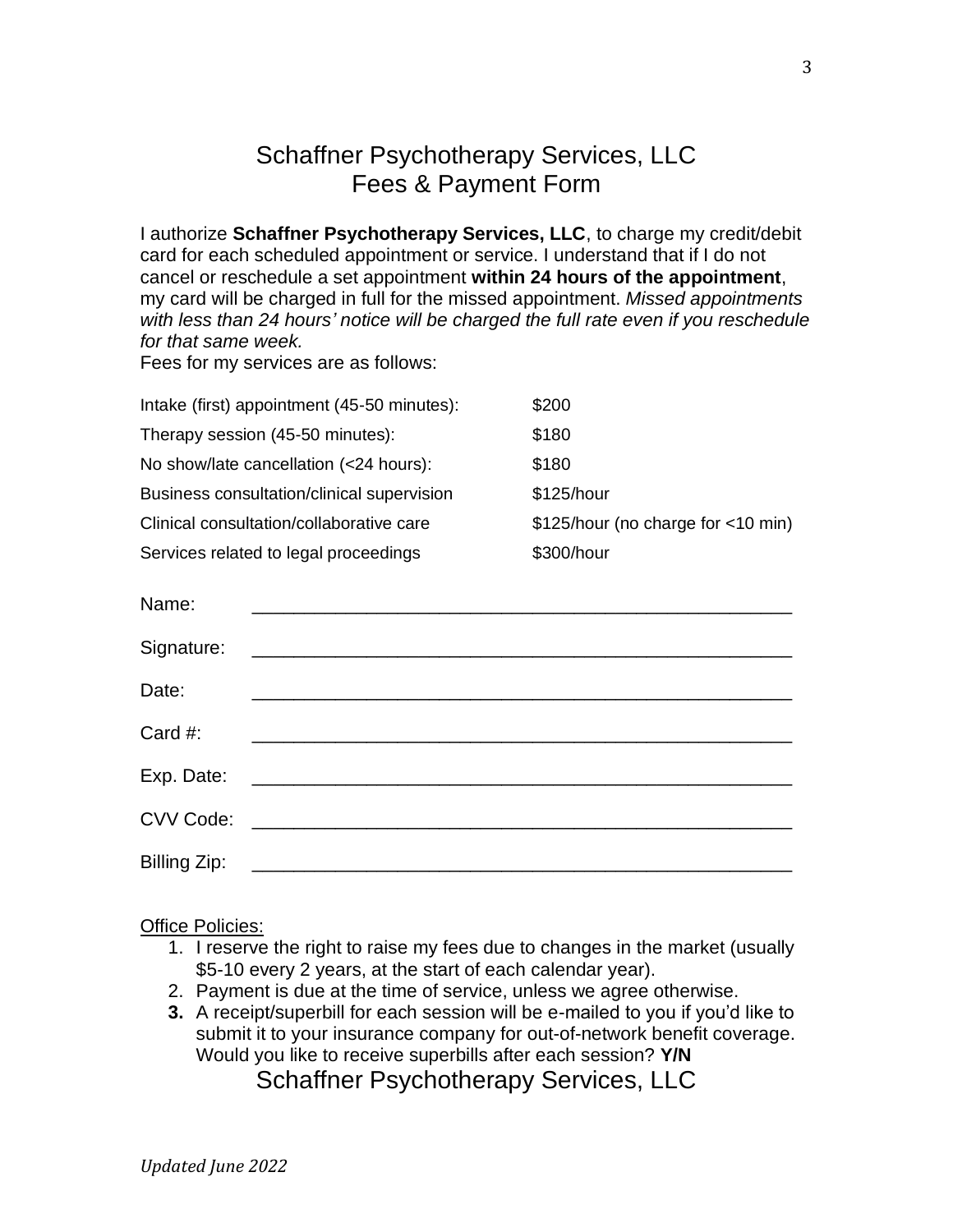## Release of Information Form

This form authorizes Angela Schaffner, Ph.D., to communicate with other individuals regarding your treatment (e.g., family member, another health care provider). This release will be valid until the termination of treatment or until withdrawn in writing by you during the course of treatment.

I, \_\_\_\_\_\_\_\_\_\_\_\_\_\_\_\_\_\_\_\_\_\_\_\_\_\_\_\_\_\_\_\_\_\_\_\_\_\_\_\_\_\_\_\_\_\_\_, authorize Dr. Angela Schaffner to communicate with the following people regarding my treatment:

| Name/Relation | Address | Phone # |
|---------------|---------|---------|
|               |         |         |
|               |         |         |
|               |         |         |
|               |         |         |
|               |         |         |
|               |         |         |
|               |         |         |

This release is valid until the completion of treatment or until withdrawn in writing during the client's treatment. The release includes:

Diagnosis & Treatment Plan **Progress & Discharge Information** 

\_\_\_Verbal Consultation \_\_\_**All of the above**

Intake & History **Example 2** Billing & Payment

Client Name Client Signature Parent Signature (if client is under 18) Date